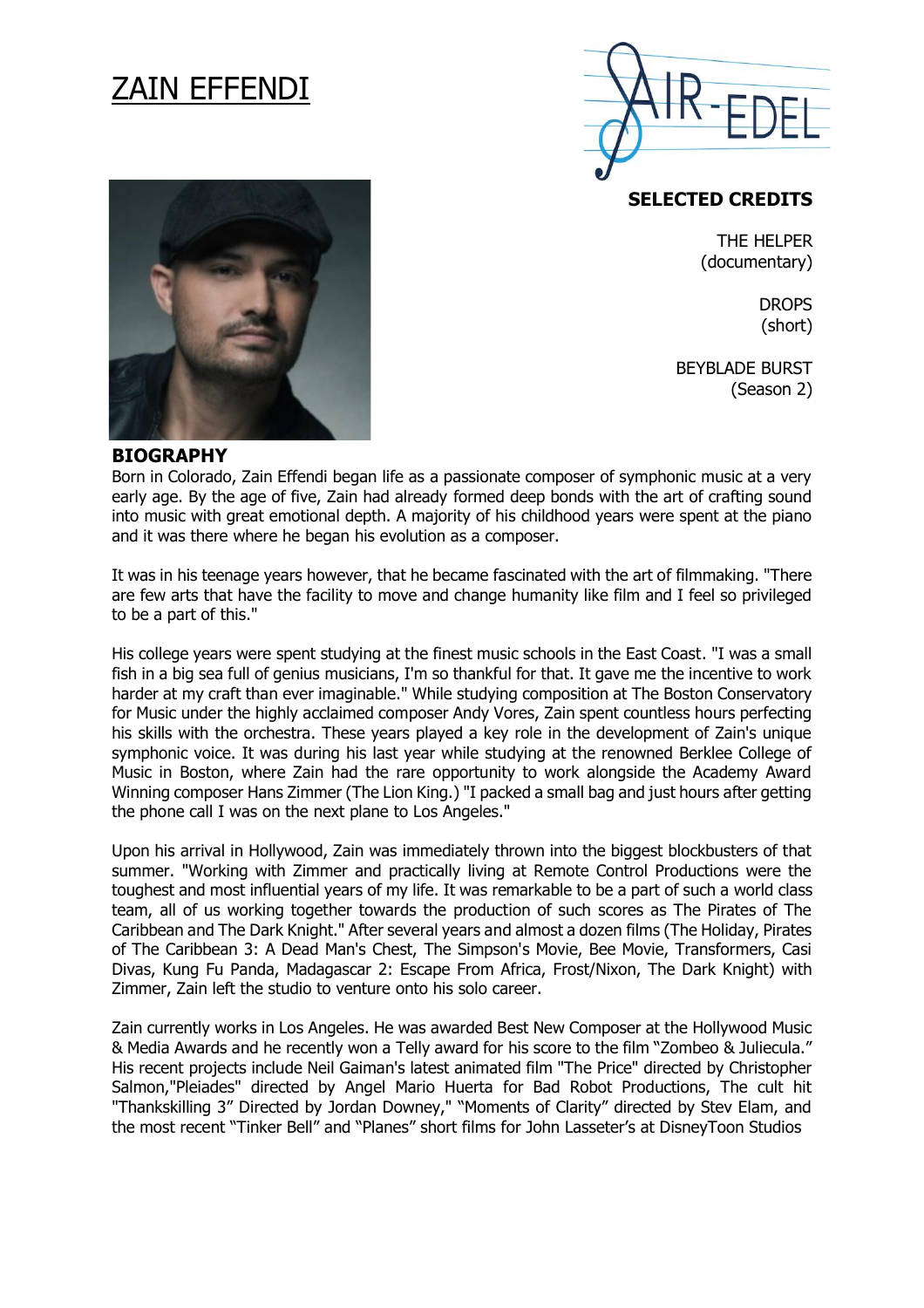# **FILM CREDITS**

## **The Helper (documentary) (2017)**

Director Joanna Bowers Cheeky Monkey Productions

## **Moments of Clarity (2016)**

Director Stev Elam Producers David J. Phillips and Kristin Wallace Long Stem Pictures

## **Tinkerbell: Aarrgh! (2015)**

Director Bruce Smith Producers John Lasseter and Jan Hirota Disney

# **Planes: Dusty Shorts (2013)**

Director Bruce Smith Producers John Lasseter and Jan Hirota Disney

## **Zombeo & Juliecula (short)(2013)**

Director Stev Elam Producers Colleen Kelly and Isabel J. Hilderbrandt Moonhill Productions

## **Finding Hillywood (documentary) (2013)**

Director Leah Warshawski Producers Ni'Coel Stark, Leah Warshawski Inflatable Films

## **The Price (2012)**

Director Christopher Salmon Producers Neil Gaiman, Cat Mihos, Christopher Salmon Silverfish Creative

**The Gadfly (short) (2011)** Director and Producer Steve Elam

**Amber (short) (2011)** Director Michael Scott Reese Producer Gershom Hyldreth

#### **Where My Heart Beats (documentary) (2010)**

Director Khazar Fatemi Producers Khazar Fatemi, Hunter Davis and Chris St. Pierre

#### **Drops (short) (2017)** Director Sarah Joy Jungen Producer Karsten Kjærulf-Hoop GotFat Productions

## **Planes 2: Vitaminamulch Air Spectacular (short) (2015)**

Director Dan Abraham Producers John Lasseter and Jan Hirota **Disney** 

**Tinkerbell: Treasure Chest! (2014)** Director Bruce Smith Producers John Lasseter and Jan Hirota Disney

## **Planes: El Chu (2013)**

Director Bruce Smith Producers John Lasseter and Jan Hirota **Disney** 

## **Salvage (documentary) (2013)**

Director Stev Elam Producers Colleen Kelly and Isabel J. Hilderbrandt Moonhill Productions

## **Thankskilling 3 (2012)**

Director Jordan Downey Producers Ricky Fosheim, Jordan Downey and Kevin Stewart Wartney Productions

## **Pleiades (short) (2012)**

Director Angel Mario Huerta Huma Films Entertainment

## **Casey Jones (short) (2011)**

Director Polaris Banks Producer Alex Luprete Guiding Star Productions

**Riding Hoods (short)(2010)** Director and Producer Joanna Bowers

**That Side of a Shadow (2010)** Director Rickey Fosheim Producers Rickey Fosheim and Dillon Tucker

# **Gagetown (2009)**

Director Daniel Feighery Producers Daniel Feighery and Greg de Domenico